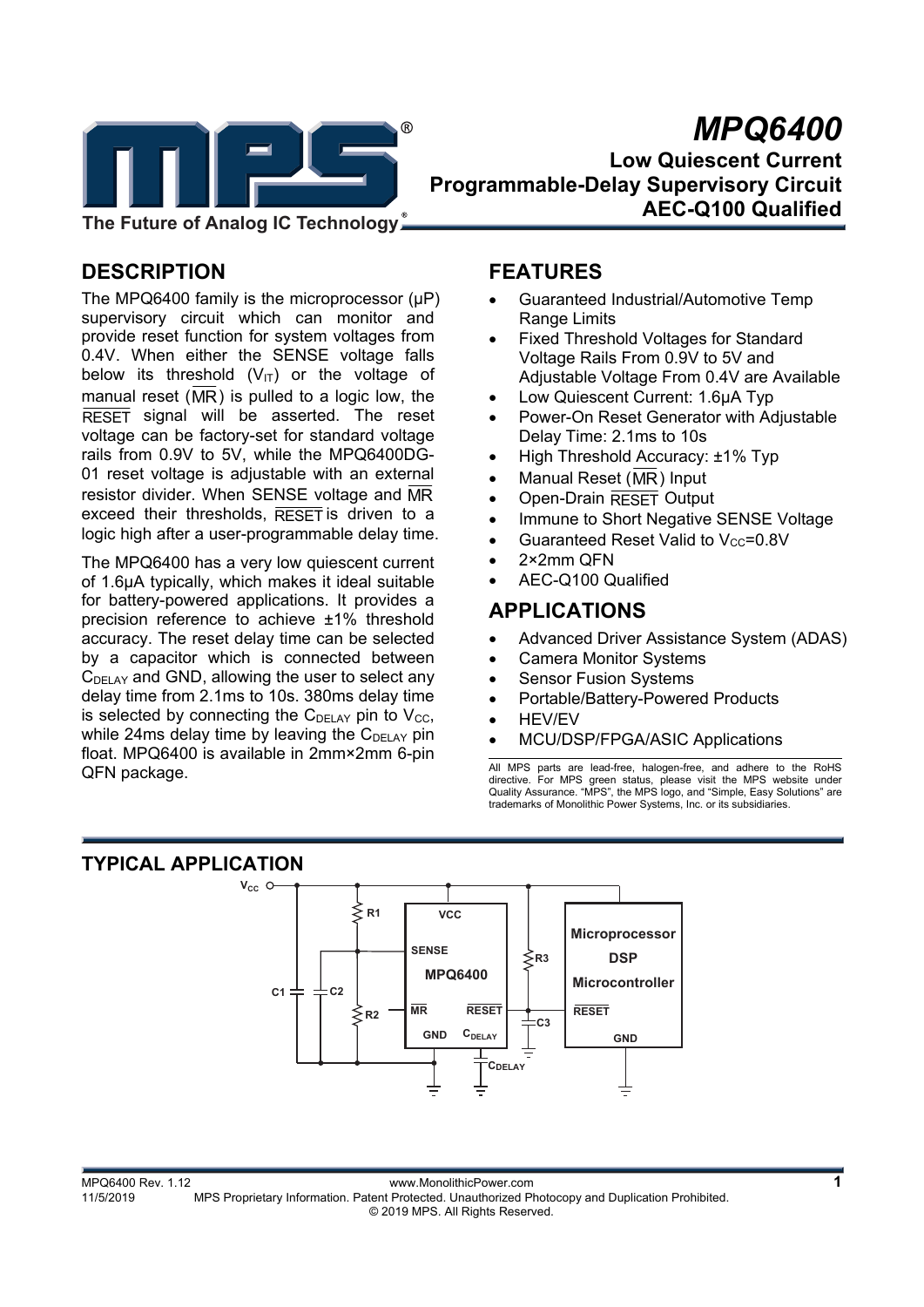

**MPQ6400 -- LOW QUIESCENT CURRENT PROGRAMMABLE-DELAY SUPERVISORY CIRCUIT TM**

## **ORDERING INFORMATION**

| <b>Part Number*</b> | Package      | ΤJ               | <b>Top Marking</b> | <b>MSL Rating***</b> |
|---------------------|--------------|------------------|--------------------|----------------------|
| MPQ6400DG-33**      | QFN6 (2x2mm) | -40°C to +125°C  |                    |                      |
| MPQ6400DG-33-AEC1   | QFN6 (2x2mm) | -40°C to +125°C  | See Below          |                      |
| MPQ6400DG-01        | QFN6 (2x2mm) | -40°C to +125°C  |                    |                      |
| MPQ6400DG-01-AEC1   | QFN6(2x2mm)  | -40°C to +125°C. |                    |                      |

**\***For Tape & Reel, add suffix –Z (e.g. MPQ6400DG–XX-Z);

For RoHS compliant packaging, add suffix –LF (e.g. MPQ6400DG–XX-LF–Z).

\*\* Check factory for availability in other options.

\*\*\* Moisture Sensitivity Level Rating

## **TOP MARKING**

9RY

#### LLL

9R: product code of MPQ6400DQ-33/MPQ6400DQ-33-AEC1 Y: year code LLL: Lot number

## **TOP MARKING**

## 5BY

### LLL

5B: product code of MPQ6400DQ-01/MPQ6400DQ-01-AEC1 Y: year code LLL: Lot number

| <b>PACKAGE REFERENCE</b> |   |                  |              |  |  |
|--------------------------|---|------------------|--------------|--|--|
| <b>TOP VIEW</b>          |   |                  |              |  |  |
| VCC                      |   | $6 \overline{6}$ | <b>RESET</b> |  |  |
| <b>SENSE</b>             |   | $\sqrt{5}$       | <b>GND</b>   |  |  |
| $C_{\text{DELAY}}$       | 3 | $\overline{4}$   | <b>MR</b>    |  |  |
|                          |   |                  |              |  |  |
| QFN6 (2 x 2mm)           |   |                  |              |  |  |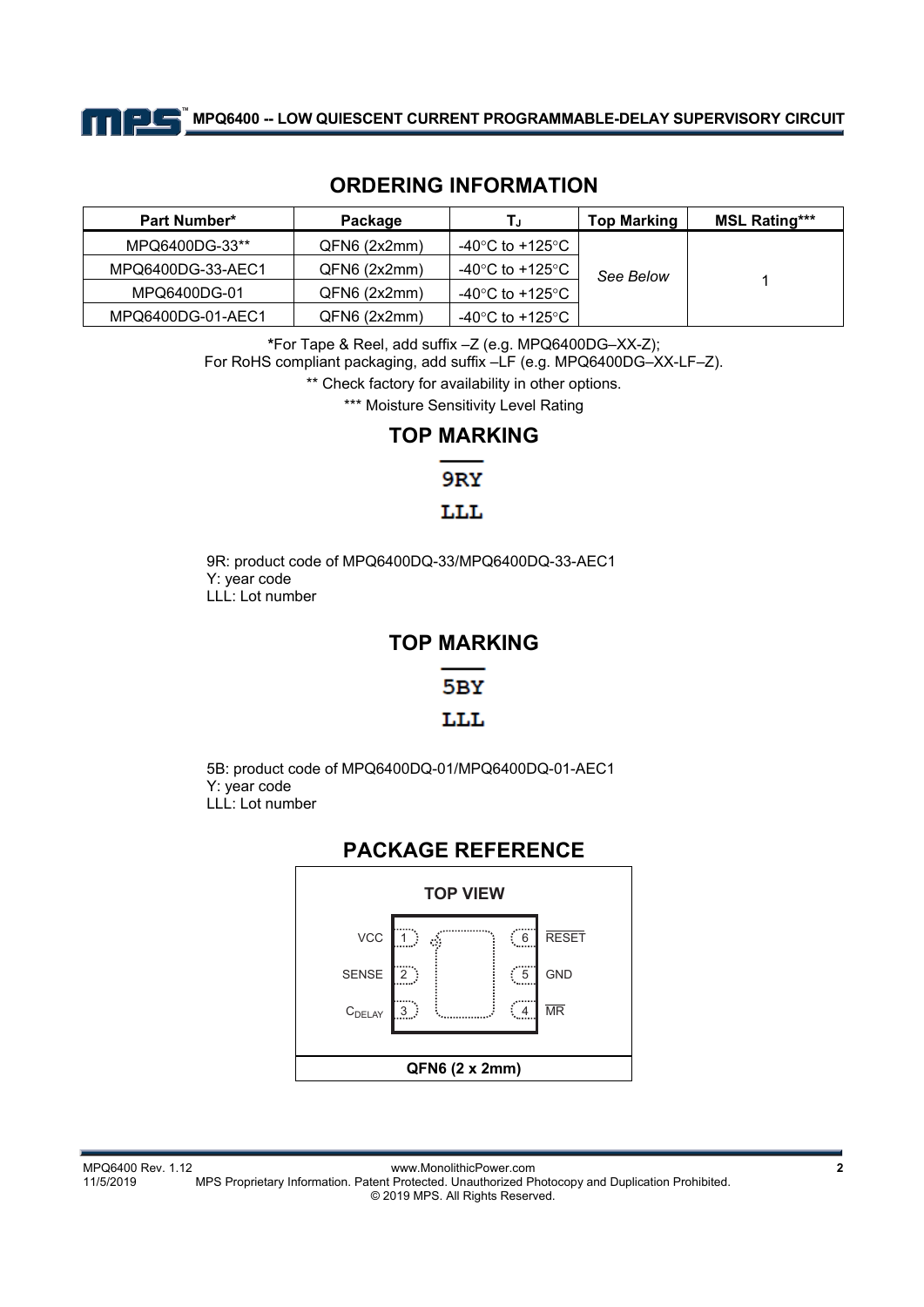## **ABSOLUTE MAXIMUM RATINGS (1)**

| $C_{\text{DELAY}}$ Voltage $V_{\text{CDELAY}}$ -0.3V to $V_{\text{CC}}$ + 0.3V |  |
|--------------------------------------------------------------------------------|--|
| SENSE Voltage V <sub>SENSE</sub> -0.3V to 6V                                   |  |
|                                                                                |  |
|                                                                                |  |
| Continuous Power Dissipation $(T_A = +25^{\circ}C)^{(2)}$                      |  |
|                                                                                |  |
|                                                                                |  |
|                                                                                |  |
| Storage Temperature  -65°C to +150°C                                           |  |
|                                                                                |  |

## *ESD Capability*

#### HBM (Human Body Mode)

| C <sub>DELAY</sub> to V <sub>CC</sub> +2kV, -1.8kV |  |
|----------------------------------------------------|--|
|                                                    |  |
| CDM (Charged Device Mode)  ±750V                   |  |

#### *Recommended Operating Conditions*

| Maximum Junction Temp. $(T_J)$ +125°C <sup>(3)</sup> |  |
|------------------------------------------------------|--|

## *Thermal Resistance* **(4)** *θJA θJC*

QFN6 (2x2mm) .......................50 ...... 12... °C/W

#### **Notes:**

- 1) Exceeding these ratings may damage the device.
- 2) The maximum allowable power dissipation is a function of the maximum junction temperature  $T_J(MAX)$ , the junction-toambient thermal resistance  $\theta_{JA}$ , and the ambient temperature TA. The maximum allowable continuous power dissipation at any ambient temperature is calculated by  $P_D(MAX)=(TJ(MAX)-TJ)(MAX)-TJ(MAX)$ TA)/θJA. Exceeding the maximum allowable power dissipation will cause excessive die temperature, and the regulator will go into thermal shutdown. Internal thermal shutdown circuitry protects the device from permanent damage.
- 3) Operating devices at junction temperatures greater than 125°C is possible, please contact MPS for details.
- 4) The value of  $\theta_{JA}$  given in this table is only valid for comparison with other packages and cannot be used for design purposes. These values were calculated in accordance with JESD51-7, and simulated on a specified JEDEC board. They do not represent the performance obtained in an actual application.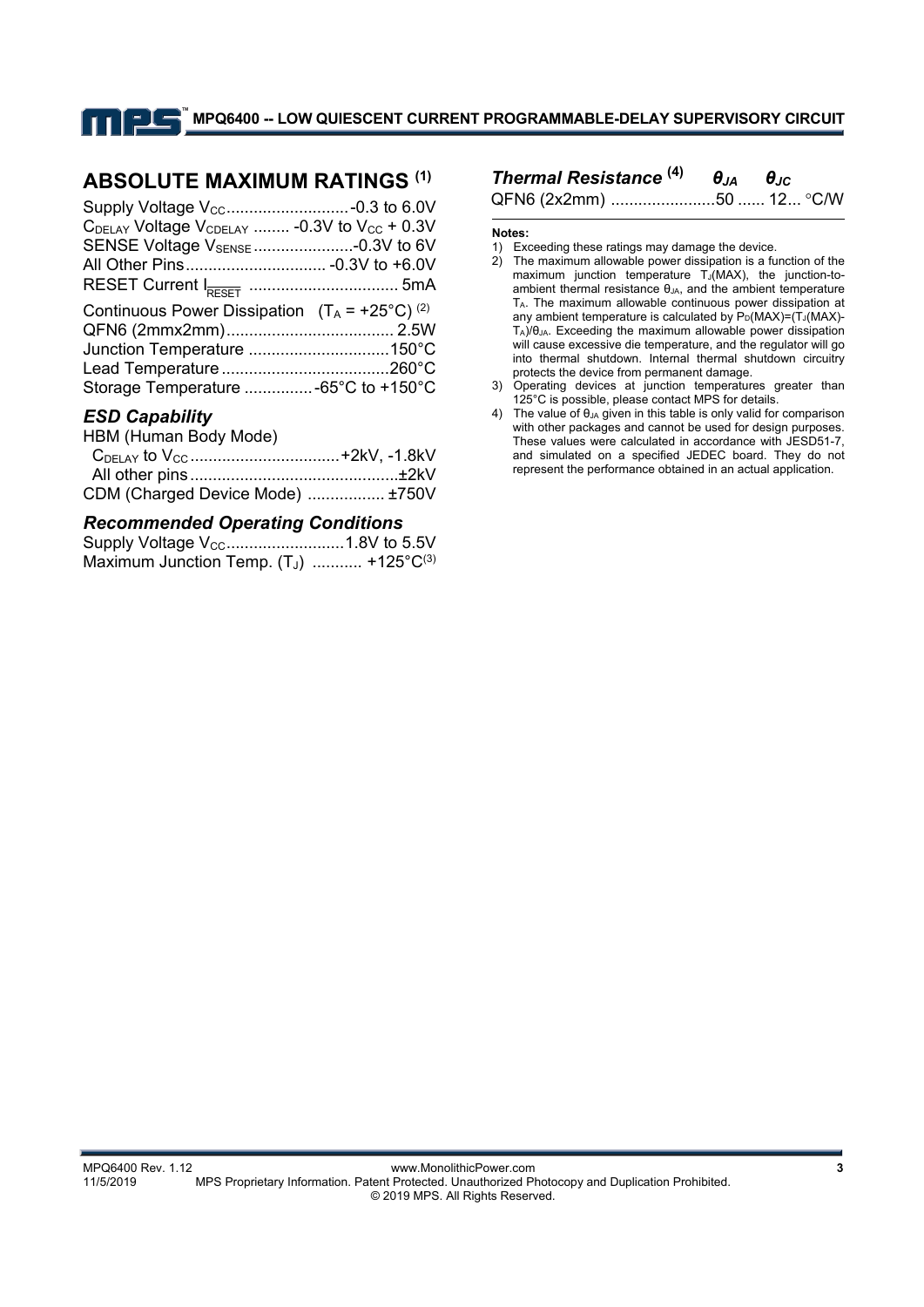# **ELECTRICAL CHARACTERISTICS**

**1.8V≤VCC≤5.5V, R3 = 100kΩ, C3 = 47pF, TJ= -40°C to +125°C, Typical values are at Tj=+25°C, unless otherwise noted.** 

| <b>Parameters</b>                                         | Symbol                     | <b>Condition</b>                                                                                 | Min         | <b>Typ</b>   | <b>Max</b>          | <b>Units</b> |
|-----------------------------------------------------------|----------------------------|--------------------------------------------------------------------------------------------------|-------------|--------------|---------------------|--------------|
| Input Supply Range                                        | Vcc                        |                                                                                                  | 1.8         |              | 5.5                 | V            |
| <b>Supply Current</b>                                     |                            | $V_{\text{CC}} = 3.3V$ , RESET not<br>asserted. MR, RESET,<br>C <sub>DELAY</sub> open            |             | 1.6          | 5                   | μA           |
| (current into V <sub>cc</sub> pin)                        | $_{\rm lcc}$               | $V_{CC}$ = 5.5V, RESET not<br>asserted.MR, RESET,<br>C <sub>DELAY</sub> open                     |             | 1.85         | 15                  | μA           |
| Low-level Output Voltage                                  | $V_{OL}$                   | $1.3V \leq V_{CC}$ < 1.8V,<br>$I_{OL} = 0.4mA$                                                   |             |              | 0.3                 | V            |
|                                                           |                            | $1.8V \leq V_{CC} \leq 5.5V$ ,<br>$I_{OL} = 1.0mA$                                               |             |              | 0.4                 | V            |
| Power-up Reset Voltage <sup>(5)</sup>                     |                            | $V_{OL}$ (max) = 0.2V,<br>$I_{\overline{\text{RESET}}} = 15uA$<br>$T_{rise(Vcc)} \ge 15 \mu s/V$ |             |              | 0.8                 | V            |
| Negative-going Input Threshold<br>Accuracy <sup>(7)</sup> | $V_{IT}$                   |                                                                                                  | $-3$        | $\mathbf{1}$ | 1.7                 | $\%$         |
| Hysteresis on VIT Pin                                     | VHYS                       |                                                                                                  |             | 1.5          | $\overline{4}$      | $V_{IT}$ %   |
| MR Internal Pull-up Resistance                            | $R_{\overline{\text{MR}}}$ |                                                                                                  | 50          | 110          |                     | $k\Omega$    |
| Input Current at SENSE Pin                                | <b>I</b> SENSE             | MPQ6400-33, VSENSE = 6V                                                                          |             | 2.4          |                     | μA           |
|                                                           |                            | MPQ6400-01, VSENSE = 6V                                                                          |             |              | 100                 | nA           |
| RESET Leakage Current                                     |                            | $V_{\overline{\text{RESET}}}$ = 5.5V, RESET not<br>asserted                                      |             |              | $\overline{2}$      | μA           |
| MR Logic Low Input                                        | <b>V<sub>IL</sub></b>      |                                                                                                  |             |              | 0.25V <sub>cc</sub> | $\vee$       |
| MR Logic High Input                                       | $\mathsf{V}_{\mathsf{IH}}$ |                                                                                                  | $0.7V_{CC}$ |              |                     | V            |
| <b>SENSE</b><br>Transient<br><b>Maximum</b><br>Duration   | tw                         | $V_{IH}$ = 1.05 $V_{IT}$ ,<br>$V_{IL} = 0.95 V_{IT}$                                             |             | 17.5         |                     | μs           |
|                                                           |                            | $CDELAY = Open$                                                                                  | 15          | 24           | 34                  | ms           |
|                                                           | $t_d$                      | $CDELAY = VCC(6)$                                                                                | 230         | 380          | 530                 | ms           |
| RESET Delay Time                                          |                            | $CDELAY = 150pF$                                                                                 | 1.3         | 2.1          | 3                   | ms           |
|                                                           |                            | $CDELAY = 10nF(6)$                                                                               | 61          | 102          | 142                 | ms           |
| MR to RESET Propagation Delay                             | $t_{pHL1}$                 | $V_{IH} = 0.7 V_{CC}$<br>$V_{IL}$ = 0.25 $V_{CC}$                                                |             | 160          |                     | ns           |
| High to Low Level RESET Delay,<br>SENSE to RESET          | $t_{pHL2}$                 | $V_{IH}$ = 1.05 $V_{IT}$ ,<br>$V_{IL} = 0.95 V_{IT}$                                             |             | 17.5         |                     | μs           |

**Note:** 

5) The lowest supply voltage ( $V_{\text{cc}}$ ) at which RESET becomes active.

6) Not tested in production and guaranteed by design and characterization.

7) VSENSE Falling Slowly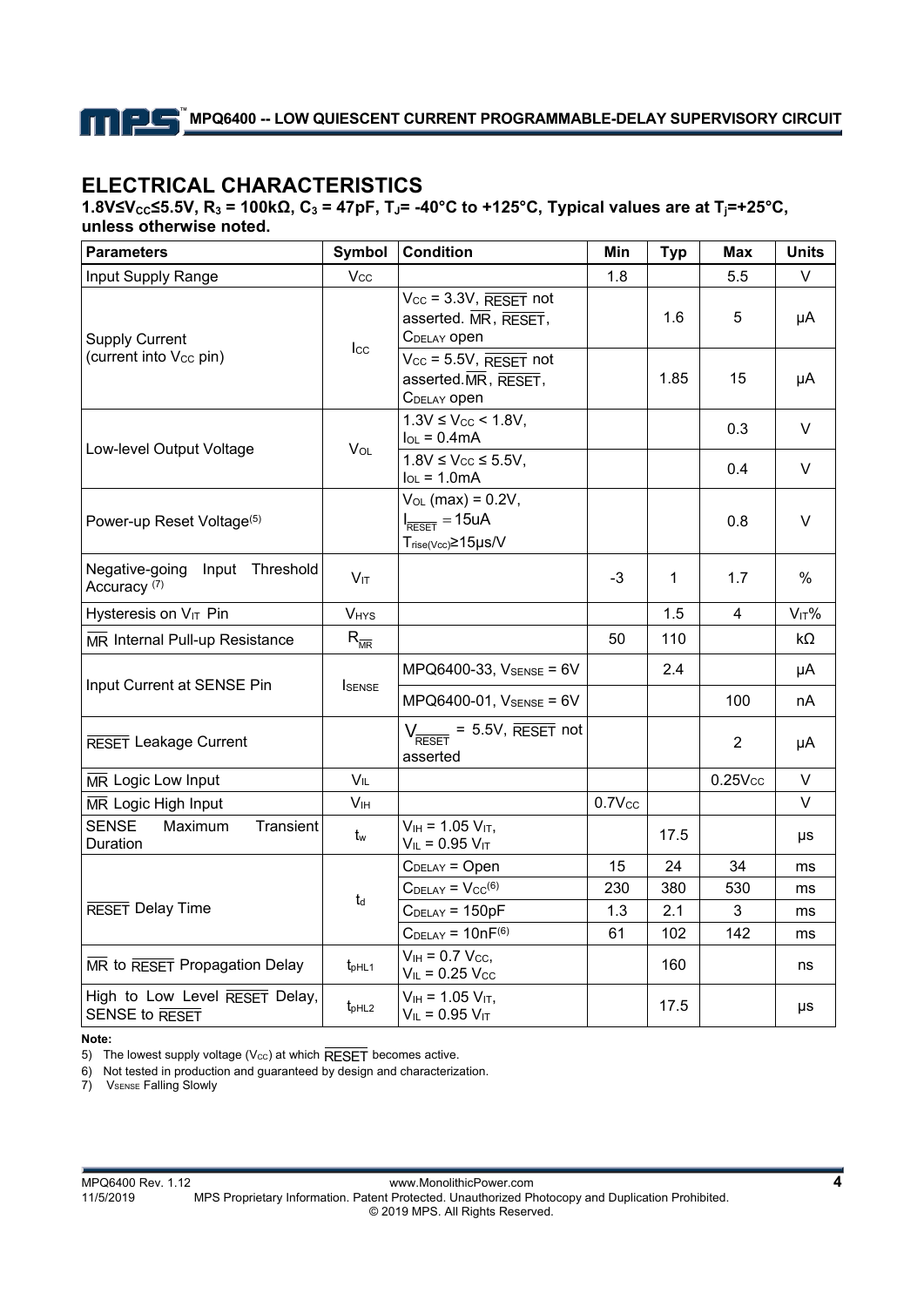

## **ORDERING INFORMATION**

| <b>Product</b> | Package  | <b>Top Marking</b> | <b>Nominal Supply Voltage</b> | Threshold Voltage (VIT) |
|----------------|----------|--------------------|-------------------------------|-------------------------|
| MPQ6400DG-33   | QFN.     | 9R                 | 3.3V                          | 3.07V                   |
| MPQ6400DG-01   | .<br>JFN | 5Β                 | 3.3V                          | Adiustable              |

## **PIN FUNCTIONS**

| <b>QFN</b><br>Pin# | <b>Name</b>            | <b>Description</b>                                                                                                                                                                                                                                                                                                                                                                                                                                         |
|--------------------|------------------------|------------------------------------------------------------------------------------------------------------------------------------------------------------------------------------------------------------------------------------------------------------------------------------------------------------------------------------------------------------------------------------------------------------------------------------------------------------|
|                    | Vcc.                   | Supply voltage. A 0.1uF decoupling ceramic capacitor should be put close to this pin.                                                                                                                                                                                                                                                                                                                                                                      |
| 2                  | <b>SENSE</b>           | SENSE pin is connected to the monitored system voltage. When the monitored voltage is<br>below desired threshold, RESET is asserted.                                                                                                                                                                                                                                                                                                                       |
| 3                  | <b>C</b> DELAY         | Programmable reset delay time pin. When C <sub>DELAY</sub> connected to V <sub>cc</sub> through a resistor<br>between $50 \text{k}\Omega$ and $200 \text{k}\Omega$ , a 380ms delay time is selected. When C <sub>DELAY</sub> floated, the delay<br>time is 24ms. A capacitor bigger than 150pF connected CDELAY to GND could be used to get<br>the user's programmable time from 2.1ms to 10s.                                                             |
| 4                  | $\overline{\text{MR}}$ | The manual reset (MR) can introduce another logic signal to control the $RESET$ . It is<br>internally connected to $V_{CC}$ through a $90k\Omega$ resistor.                                                                                                                                                                                                                                                                                                |
| 5                  | <b>GND</b>             | Ground.                                                                                                                                                                                                                                                                                                                                                                                                                                                    |
| 6                  | <b>RESET</b>           | $\overline{\text{RESET}}$ is an open drain signal which will be asserted when the SENSE voltage drops below<br>a preset threshold or when the manual reset ( $MR$ ) pin drops to a logic low. The RESET delay<br>time is programmable from 2.1ms to 10s by using external capacitors. A pull-up resistor<br>bigger than 10k should be connected this pin to supply line, and the $RESET$ outputting a<br>higher voltage than V <sub>cc</sub> is allowable. |

# **DETAIL DESCRIPTION**

The MPQ6400 product family asserts a  $RESET$ signal when either the SENSE pin voltage is lower than  $V_{IT}$  or the manual reset ( $\overline{MR}$ ) is driven low. The MPQ6400-XX family, other than the MPQ6400DG-01, can monitor a fixed voltage from 0.9V to 5.0V. The MPQ6400DG-01 can monitor any voltage above 0.4V by adjusting the external resistor divider. After both the manual reset ( $\overline{\mathsf{MR}}$ ) and SENSE voltages exceed their thresholds, the

 $R\overline{ESET}$  output remains asserted for a user's programmable delay time. Two fixed  $R\overline{\text{ESET}}$  delay times are user-selectable: 380ms delay time by connecting the  $C_{\text{DELAY}}$  pin to  $V_{\text{CC}}$ , and 24ms delay time by leaving the  $C_{\text{DELAY}}$  pin float. Any delay time from 2.1ms to 10s could be gotten by connecting a capacitor between C<sub>DELAY</sub> and GND. The wide monitor voltage and programmable reset delay time make MPQ6400 product family suitable for a broad array of applications.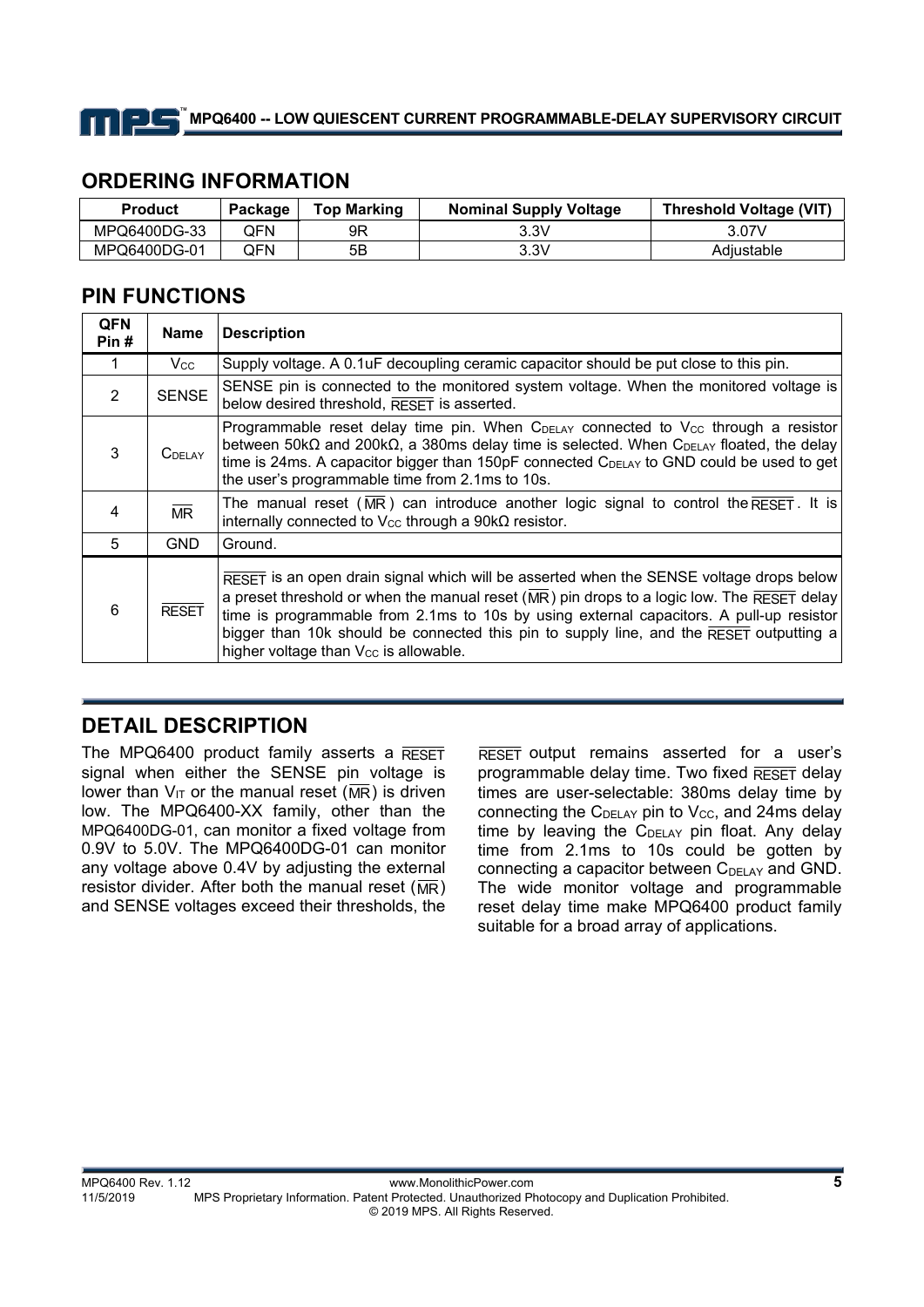## **TYPICAL PERFORMANCE CHARACTERISTICS**

#### $V<sub>CC</sub>=3.3V, R<sub>3</sub> = 100kΩ, C<sub>3</sub> = 47pF, T<sub>A</sub> = -40°C$  to +125°C, Typical values are at T<sub>A</sub>=+25°C, unless **otherwise noted.**

**Supply Current vs. V<sub>CC</sub> Reset Delay Time vs. C<sub>DELAY</sub>** 





#### **Maximum SENSE Transient Duration vs.SENSE Threshold Overdrive Voltage**



SENSE THRESHOLD OVERDRIVE(%)

**Reset Delay vs.Temperature**





TEMPERATURE(°C)



#### **VHYS vs. Temperature**







TEMPERATURE(°C)

**IRESET vs. Low Level Reset Voltage**





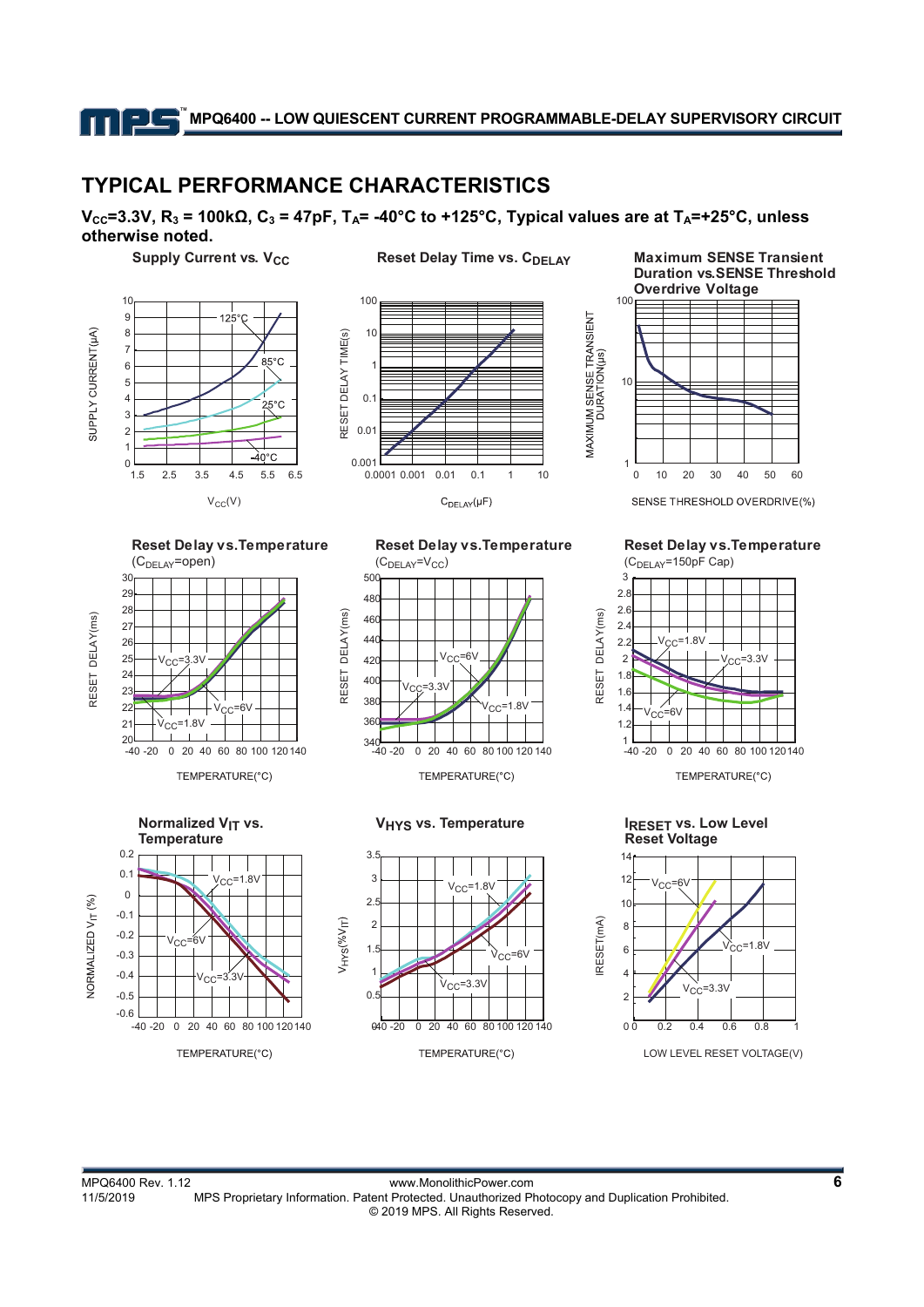



| INVIII IADLE     |                  |              |  |  |  |  |
|------------------|------------------|--------------|--|--|--|--|
| ___<br><b>MR</b> | $SENSE > V_{IT}$ | <b>RESET</b> |  |  |  |  |
|                  |                  |              |  |  |  |  |
|                  |                  |              |  |  |  |  |
|                  |                  |              |  |  |  |  |
|                  |                  |              |  |  |  |  |

#### **TRUTH TABLE**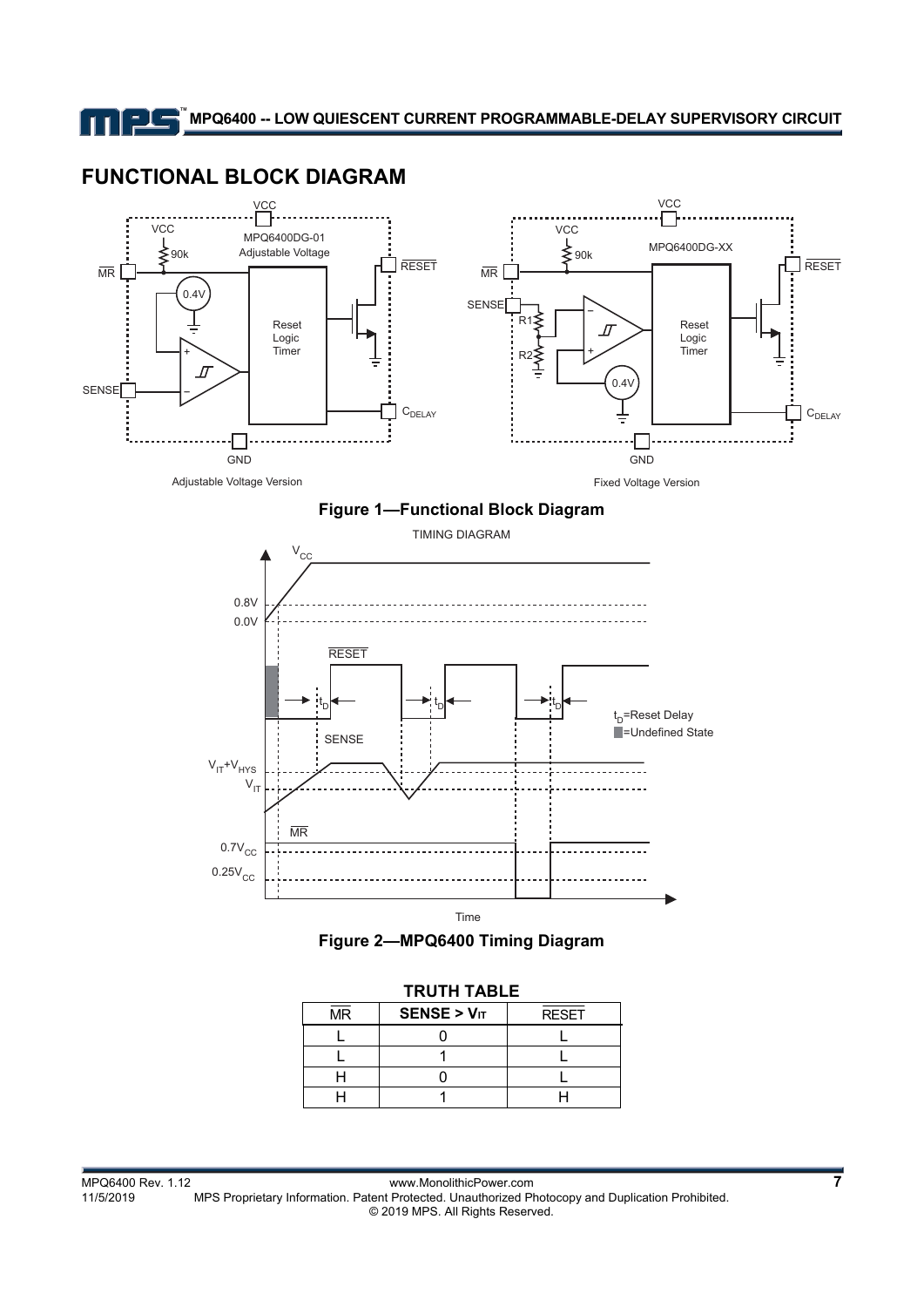# **APPLICATION INFORMATION**

#### **Reset Output Function**

The MPQ6400  $\overline{\text{R}\text{eset}}$  output is typically connected to the  $R\overline{ESET}$  input of a microprocessor, as shown in Figure 3. When  $R\overline{R}$  is not asserted, a pull up resistor must be connected to hold this signal high. The voltage of reset signal is allowed to be higher than  $V_{CC}$  (up to 6V) through a resistor pulling up from supply line. If the voltage is below  $0.8V$ ,  $RESET$  output is undefined. This condition can be ignored generally because that most microprocessors do not function at this state. When both SENSE and  $\overline{\text{MR}}$  are higher than their threshold voltage,  $\overline{\text{RESE}}$ output holds logic high. Once either of the two drops below their threshold,  $R$   $R$   $R$   $R$   $S$   $F$   $T$  will be asserted.



**Figure 3—Typical Application of MPQ6400 with Microprocessor** 

From the point that  $\overline{MR}$  is again logic high and SENSE is above  $V_{IT}$  +  $V_{HYS}$  (the threshold hysteresis),  $R\overline{\text{ESET}}$  will be driven to a logic high after a reset delay time. The reset delay time is programmable by C<sub>DELAY</sub> pin. Due to the finite impedance of  $R\overline{ESET}$  pin, the pull up resistor should be bigger than 10kΩ.

### **Monitor a Voltage**

The SENSE input pin is connected to the monitored system voltage directly or through a resistor network (on MPQ6400DG-01). When the voltage on the pin is below  $V_{IT}$ ,  $\overline{\text{REST}}$  is asserted. A threshold hysteresis will prevent the chip from responding perturbation on SENSE pin. A 1nF to 10nF bypass capacitor should be put on this pin to increase its immunity to noise. A typical application of the MPQ6400DG-01 is shown in Figure 4. Two external resistors form a voltage

divider from monitored voltage to GND. Its tap connects to the SENSE pin. The circuit can be used to monitor any voltage higher than 0.4V.



### **Figure 4—MPQ6400DG-01 Monitoring a User-Defined Voltage**

## **Monitor Multiple System Voltages**

The manual reset ( $\overline{MR}$ ) can introduce another logic signal to control the RESET. When  $\overline{MR}$  is a logic low (0.25 $V_{\text{CC}}$ ), RESET will be asserted. After both SENSE and  $\overline{MR}$  are above their thresholds,  $R\overline{ESET}$  will be driven to a logic high after a reset delay time. The  $\overline{\text{MR}}$  is internally connected to  $\text{V}_\text{CC}$ through a 90kΩ resistor so this pin can float. See how multiple system voltages are monitored by  $\overline{\text{MR}}$  in Figure 5. If the signal on  $\overline{\text{MR}}$  isn't up to V<sub>cc</sub>, there will be an additional current through internal 90kΩ pull up resistor. A logic-level FET can be used to minimize the leakage, as shown in Figure 6.



**Figure 5— MPQ6400 Family Monitoring Multiple System Voltages**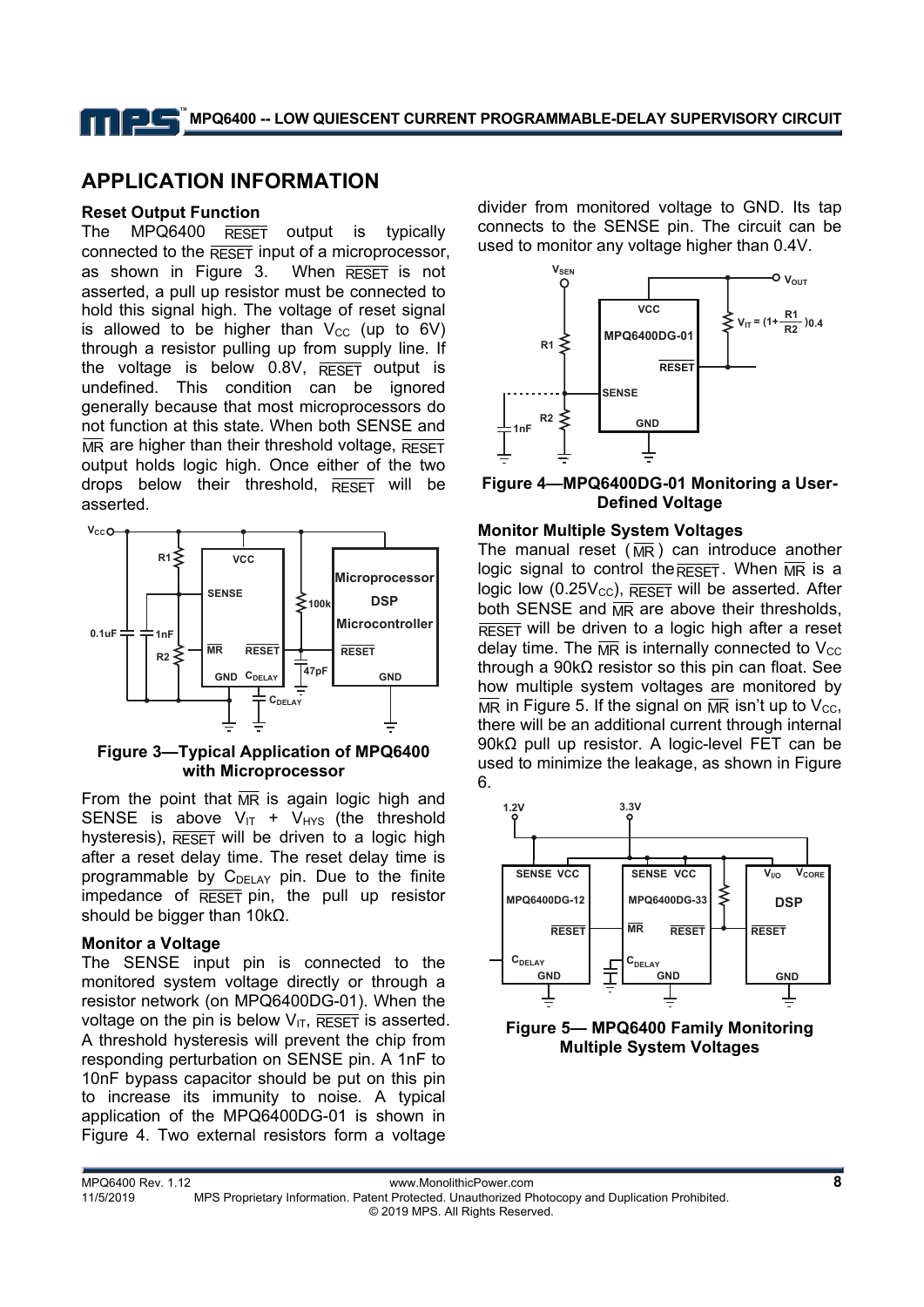**MPQ6400 -- LOW QUIESCENT CURRENT PROGRAMMABLE-DELAY SUPERVISORY CIRCUIT TM**



Figure 6—Minimizing I<sub>cc</sub> When  $\overline{MR}$  Signal isn't **over Vcc by External MOSFET** 

#### **Programmable Reset Delay Time**

The reset delay time can be programmed by  $C<sub>DELAY</sub>$  configure. When  $C<sub>DELAY</sub>$  is connected to VCC through a resistor between 50kΩ and 200kΩ, the delay time is 380ms. When  $C<sub>DEI AY</sub>$ floated, the delay time is 24ms. In addition, a capacitor connected  $C_{DELAY}$  to GND could be used to get the user's programmable delay time from 2.1ms to 10s. The three configures can be found in Figure 7(a)(b)(c).



#### **Figure 7—Programmable Configurations to the Reset Delay Time**

The external capacitor  $C_{\text{DELAY}}$  must be larger than 150pF. For a given delay time, the capacitor value can be calculated using the following equation:

$$
C_{\text{DELAY}}(nF) = [t_{D}(s) - 4.99 \times 10^{-4}(s)] \times 107
$$

The reset delay time is determined by the charge time of external capacitor. While SENSE is above  $V_{IT}$  and  $\overline{MR}$  is a logic high, the internal 140nA current source is enabled and starts to charge the capacitor to set the delay time. When the capacitor voltage rises to 1.13V, the  $R\overline{\text{ESET}}$  is deasserted. The capacitor will be discharged when the  $R\overline{\text{ESET}}$  is again asserted. Stray capacitance may cause errors of the delay time. A ceramic capacitor with low leakage is strongly recommended.

#### **SENSE Voltage Transients Immunity**

The MPQ6400 can be immune to SENSE pin short negative transient. The maximum immune duration is 17us while overdrive is 5%. A shorter negative transient can not assert the  $R$ FSFT output. The effective duration is relative to the threshold overdrive, as shown in Figure 8.



SENSE THRESHOLD OVERDRIVE(%)

**Figure 8—Maximum Transient Duration vs. Sense Threshold Overdrive Voltage**

MPQ6400 Rev. 1.12 www.MonolithicPower.com **9** 11/5/2019 MPS Proprietary Information. Patent Protected. Unauthorized Photocopy and Duplication Prohibited. © 2019 MPS. All Rights Reserved.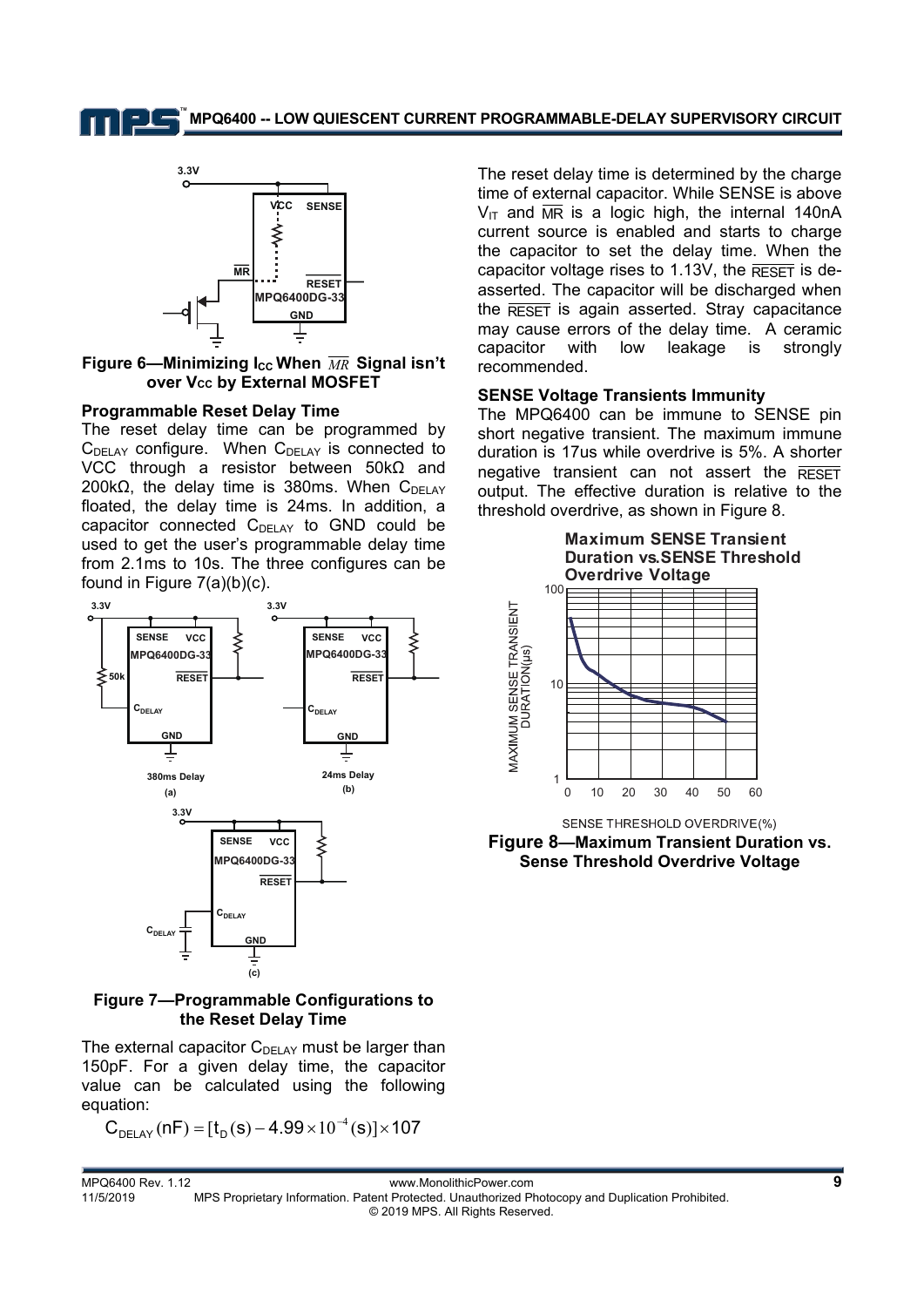## **PACKAGE INFORMATION**



**QFN6 (2 x 2mm)** 



#### **BOTTOM VIEW**



**TOP VIEW**

**SIDE VIEW**





#### **RECOMMENDED LAND PATTERN**

 **1) ALL DIMENSIONS ARE IN MILLIMETERS.**

 **2) EXPOSED PADDLE SIZE DOES NOT INCLUDE MOLD FLASH. 3) LEAD COPLANARITY SHALL BE 0.10 MILLIMETER MAX.**

- **4) JEDEC REFERENCE IS MO-229, VARIATION VCCC.**
- **5) DRAWING IS NOT TO SCALE.**